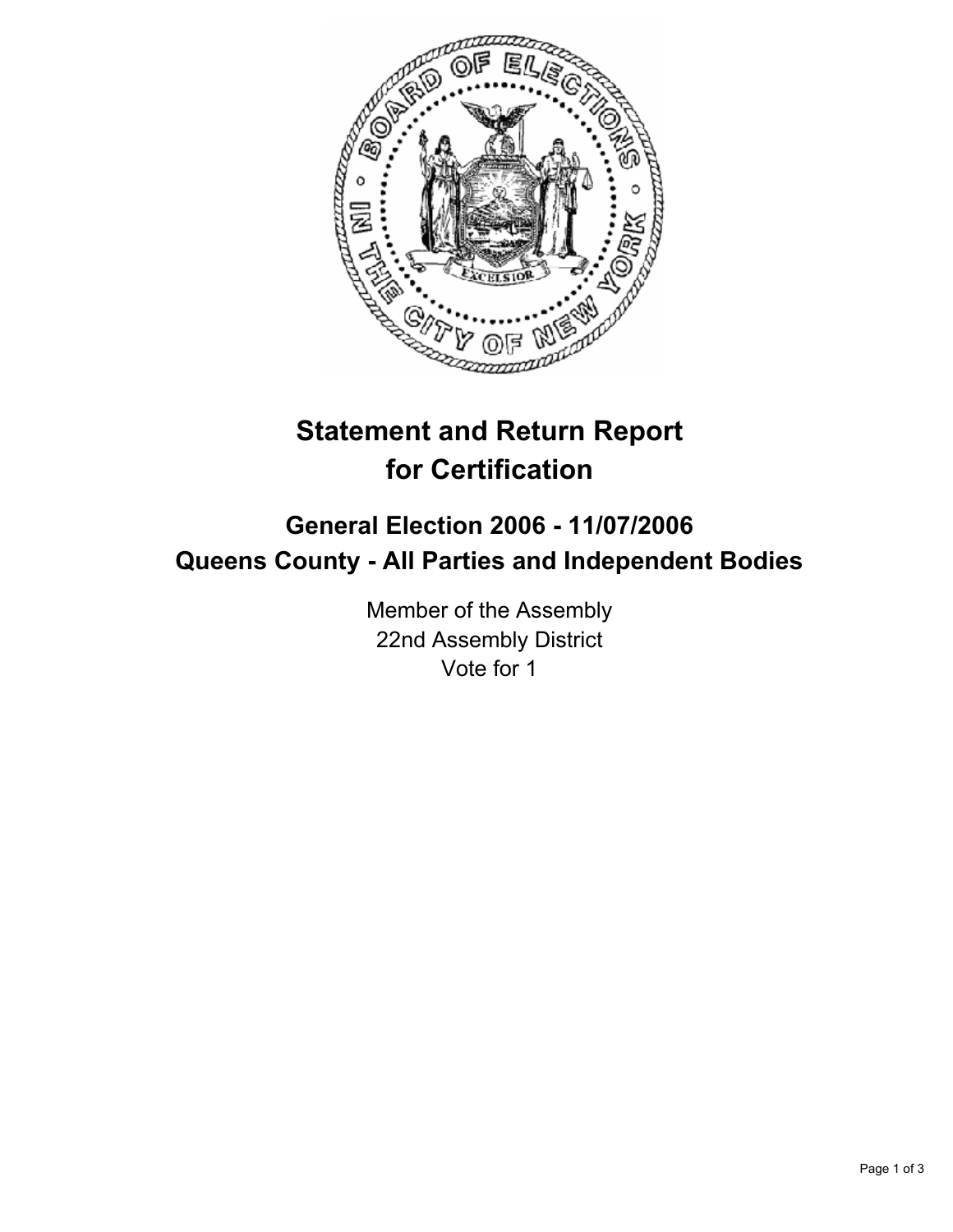

### **Assembly District 22**

| PUBLIC COUNTER                          | 12,779 |
|-----------------------------------------|--------|
| <b>EMERGENCY</b>                        | 0      |
| ABSENTEE/MILITARY                       | 229    |
| AFFIDAVIT                               | 160    |
| <b>Total Ballots</b>                    | 13,231 |
| CHRISTOPHER M MIGLIACCIO (REPUBLICAN)   | 1,889  |
| ELLEN YOUNG (DEMOCRATIC)                | 7,887  |
| ELLEN YOUNG (INDEPENDENCE)              | 324    |
| CHRISTOPHER M MIGLIACCIO (CONSERVATIVE) | 311    |
| <b>Total Votes</b>                      | 10,411 |
| Unrecorded                              | 2.820  |